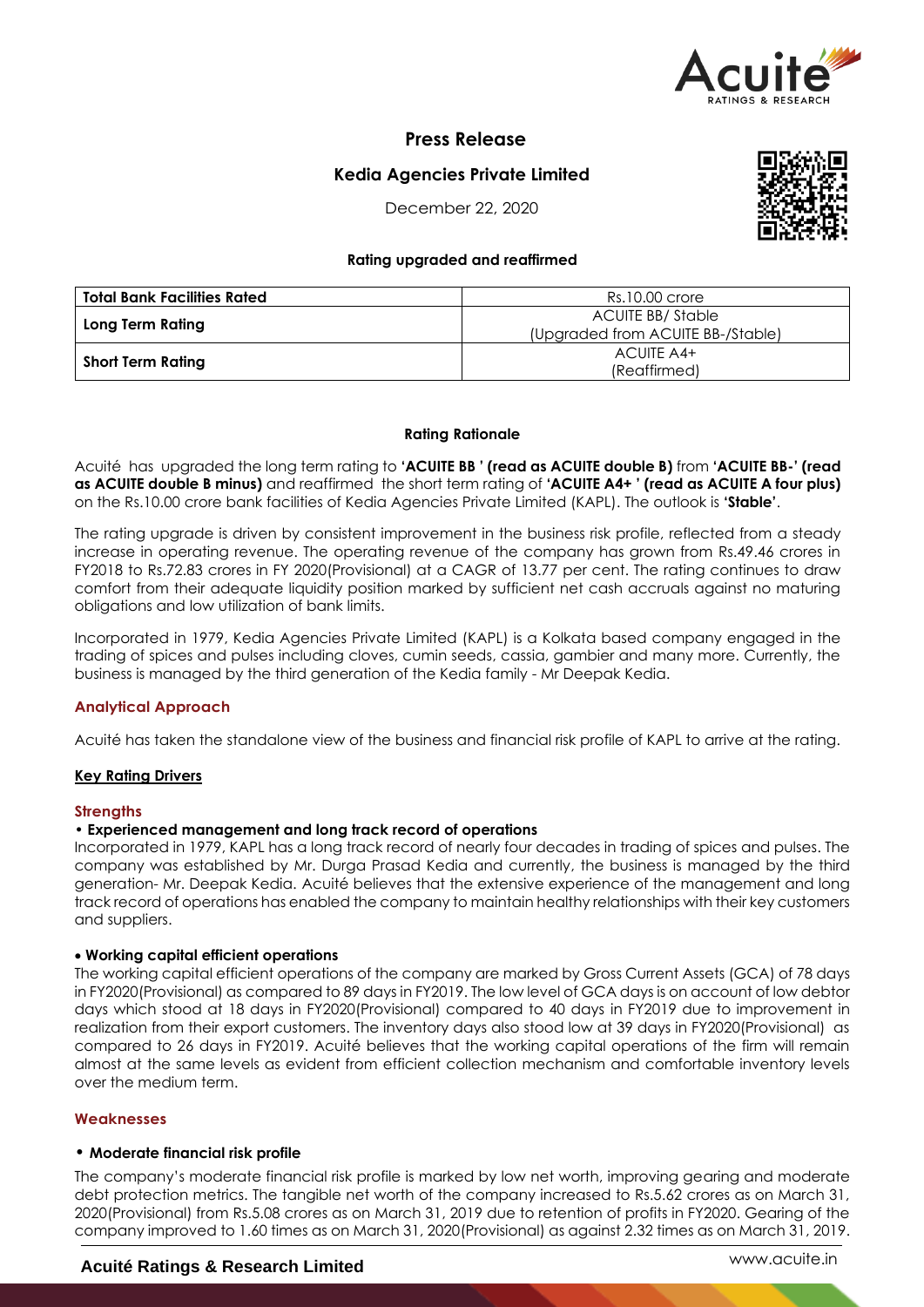

The total debt of Rs.8.99 crores comprises of unsecured loans taken from directors and corporate bodies which stood at Rs.6.76 crore and working capital of Rs.2.23 crores as on March 31,2020(Provisional). The Total outside Liabilities/Tangible Net Worth (TOL/TNW) stood at 2.19 times as on March 31, 2020(Provisional) as against 2.56 times as on March 31, 2019. The moderate debt protection metrics of the company is marked by Interest Coverage Ratio at 1.72 times as on March 31, 2020(Provisional) compared to 1.76 times as on March 31, 2019. Acuité believes that going forward the financial risk profile of the company will remain at similar levels due to steady accruals over the medium term.

# **Exposure to agro climatic risk and competitive and fragmented nature of industry**

The availability and prices of the agricultural commodities are highly dependent on the agro climatic conditions. Hence, the operations and profitability of KAPL are exposed to agro-climatic risk. Additionally, the company operates in a highly competitive industry due to the presence of multiple players which results in intense competition from both organized as well as unorganized players in the industry.

#### **Rating Sensitivity**

- •Improvement of financial risk profile
- •Sustenance of working capital operations

#### **Material Covenants**

None

# **Liquidity Profile: Adequate**

The company's liquidity is adequate marked by moderate net cash accruals of Rs.0.60 crores as on March 31, 2020(Provisional) as against no debt obligations over the same period. The net cash accruals of the company is estimated to remain around Rs.0.66 crore to Rs.0.96 crore over the medium term against no repayment obligations during the same period. The current ratio stood strong at 3.19 times as on March 31, 2020(Provisional) as compared to 2.34 times as on March 31, 2019. The fund based bank limits are utilized at 44 per cent for 6 months ended October 2020. The company has availed additional COVID loan of Rs.1.13 crores. The cash and bank balances of the company stood at Rs.0.46 crores as on March 31, 2020(Provisional). Going forward, Acuité believes the liquidity of the company will remain at similar levels due to moderate accruals over the medium term.

# **Outlook: Stable**

Acuité believes that the outlook of KAPL will remain 'Stable' over the medium term backed by the long track record of operations and working capital efficient operations. The outlook may be revised to 'Positive' in case the company registers improvement in the financial risk profile along with sustenance of its working capital operations and further improvement of revenues. Conversely, the outlook may be revised to 'Negative' in case of a decline in the company's revenues or profit margins, or in case of deterioration in the company's financial risk profile and liquidity position.

# **About the Rated Entity - Key Financials**

|                               | Unit    | FY20 (Actual) | FY19 (Actual) |
|-------------------------------|---------|---------------|---------------|
| Operating Income              | Rs. Cr. | 72.83         | 68.45         |
| <b>PAT</b>                    | Rs. Cr. | 0.55          | 0.44          |
| PAT Margin                    | (%)     | 0.75          | 0.64          |
| Total Debt/Tangible Net Worth | Times   | 1.60          | 2.32          |
| <b>PBDIT/Interest</b>         | Times   | - 72          |               |

**Status of non-cooperation with previous CRA (if applicable)**

Not Applicable

**Any other information**

Not Applicable

#### **Applicable Criteria**

- Trading Entities -https://www.acuite.in/view-rating-criteria-61.htm
- Application of Financial Ratios and Adjustments: https://www.acuite.in/view-rating-criteria-53.htm
- •Default Recognition https://www.acuite.in/view-rating-criteria-52.htm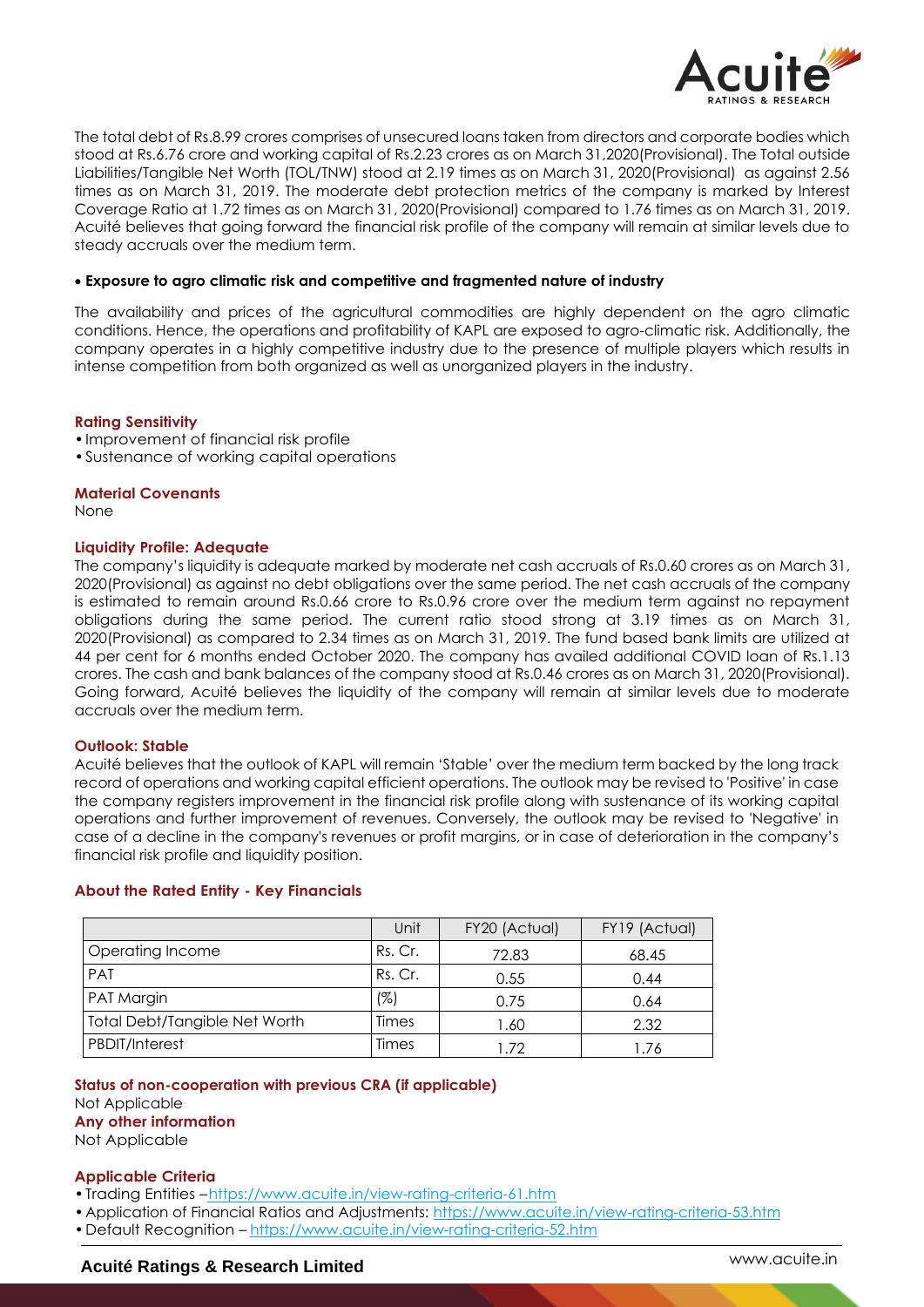

# **Note on complexity levels of the rated instrument**

https://www.acuite.in/view-rating-criteria-55.htm

# **Rating History (Upto last three years)**

| Date        | Name of<br>Instrument /     | <b>Term</b>   | Amount    | <b>Ratings/Outlook</b>                 |
|-------------|-----------------------------|---------------|-----------|----------------------------------------|
|             | <b>Facilities</b>           |               | (Rs. Cr.) |                                        |
| $27-Sep-19$ |                             | Long          | 3.00      | <b>ACUITE BB-/Stable</b>               |
|             | Cash Credit                 | Term          |           | (Reaffirmed)                           |
|             | <b>Packing Credit</b>       | Short<br>Term | 1.10      | <b>ACUITE A4+</b><br>(Reaffirmed)      |
|             | <b>Bills Discounting</b>    | Short<br>Term | 1.05      | <b>ACUITE A4+</b><br>(Reaffirmed)      |
|             | Letter of Credit            | Short<br>Term | 4.85      | <b>ACUITE A4+</b><br>(Reaffirmed)      |
| 28-Aug-18   |                             |               |           | <b>ACUITE BB-/Stable</b>               |
|             | Cash Credit                 | Long<br>Term  | 3.00      | (Reaffirmed)                           |
|             | <b>Packing Credit</b>       | Short<br>Term | 1.10      | <b>ACUITE A4+</b><br>(Reaffirmed)      |
|             | <b>Bills Discounting</b>    | Short<br>Term | 1.05      | <b>ACUITE A4+</b><br>(Reaffirmed)      |
|             | Letter of Credit            | Short<br>Term | 3.5       | <b>ACUITE A4+</b><br>(Reaffirmed)      |
|             | Proposed Short Term<br>Loan | Short<br>Term | 1.35      | <b>ACUITE A4+</b><br>(Reaffirmed)      |
| $3-Auq-17$  | Cash Credit                 | Long<br>Term  | 3.00      | <b>ACUITE BB-/Stable</b><br>(Assigned) |
|             | <b>Packing Credit</b>       | Short<br>Term | 1.10      | <b>ACUITE A4+</b><br>(Assigned)        |
|             | <b>Bills Discounting</b>    | Short<br>Term | 1.05      | <b>ACUITE A4+</b><br>(Assigned)        |
|             | Letter of Credit            | Short<br>Term | 3.5       | <b>ACUITE A4+</b><br>(Assigned)        |
|             | Proposed Short Term<br>Loan | Short<br>Term | 1.35      | <b>ACUITE A4+</b><br>(Assigned)        |

# **\*Annexure – Details of instruments rated**

| Name of the<br><b>Facilities</b> | Date of<br>Issuance | Coupon<br>Rate                          | Maturity<br>Date | Size of the Issue<br>(Rs.) Crore) | <b>Ratings/Outlook</b>                                           |
|----------------------------------|---------------------|-----------------------------------------|------------------|-----------------------------------|------------------------------------------------------------------|
| Cash Credit                      | Not.                | Not<br>Applicable Applicable Applicable | Not              | 3.00                              | <b>ACUITE BB/Stable</b><br>(Upgraded from ACUITE BB-<br>/Stable) |
| Packing Credit                   | Not.                | Not<br>Applicable Applicable Applicable | Not              | 1.10                              | ACUITE A4+<br>(Reaffirmed)                                       |
| <b>Bills</b><br>Discounting      | Not                 | Not<br>Applicable Applicable Applicable | Not              | 1.05                              | ACUITE A4+<br>(Reaffirmed)                                       |
| Letter of Creditl                | Not.                | Not<br>Applicable Applicable Applicable | Not              | 4.85                              | ACUITE A4+<br>(Reaffirmed)                                       |